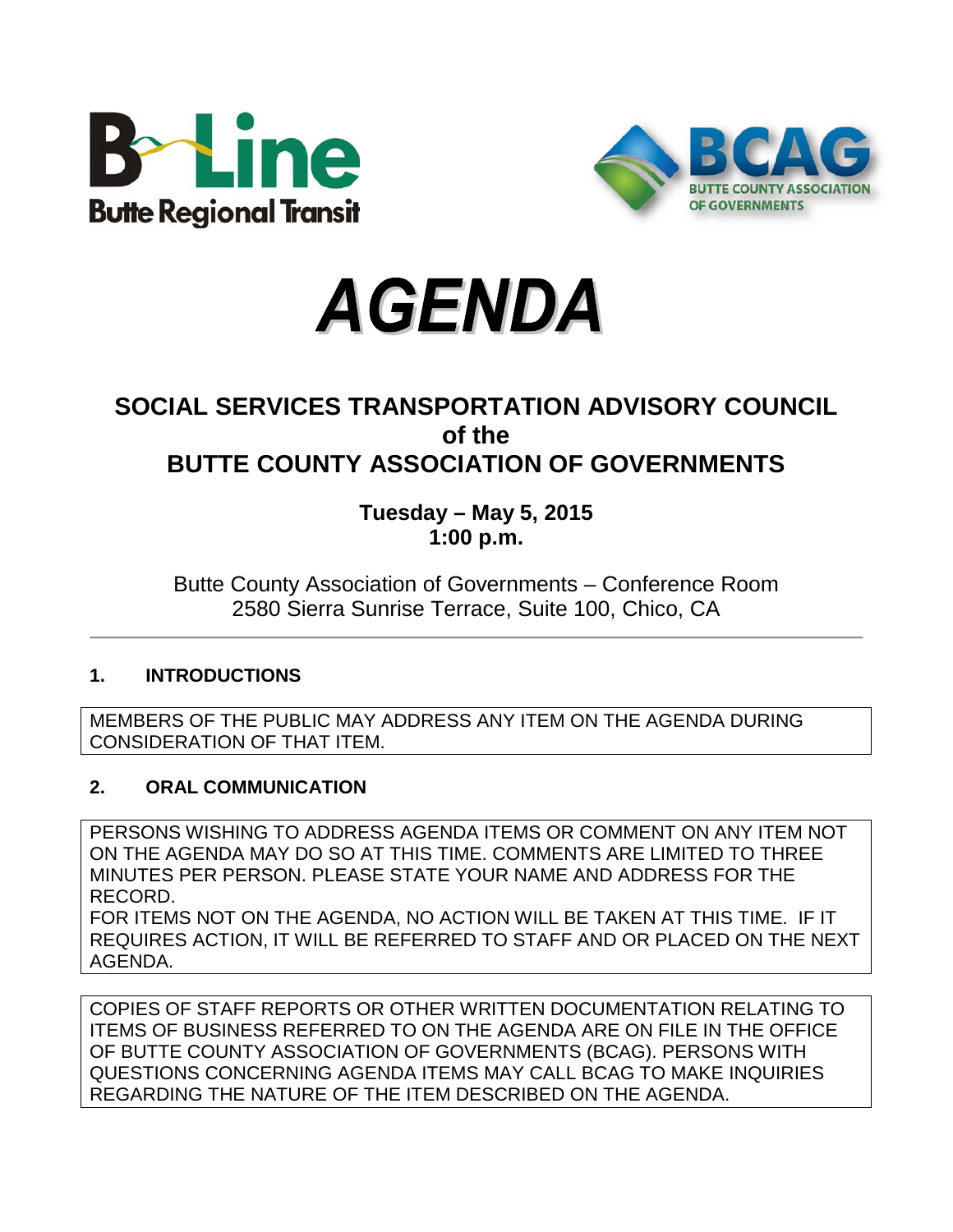## **ITEMS FOR ACTION AND INFORMATION STAFF**

3. SSTAC Minutes – March 18, 2014 *Jim Peplow*

- 4. Unmet Transit Needs Assessment and Findings for FY 2015/16 *Jim Peplow*
- 5. **Other Items**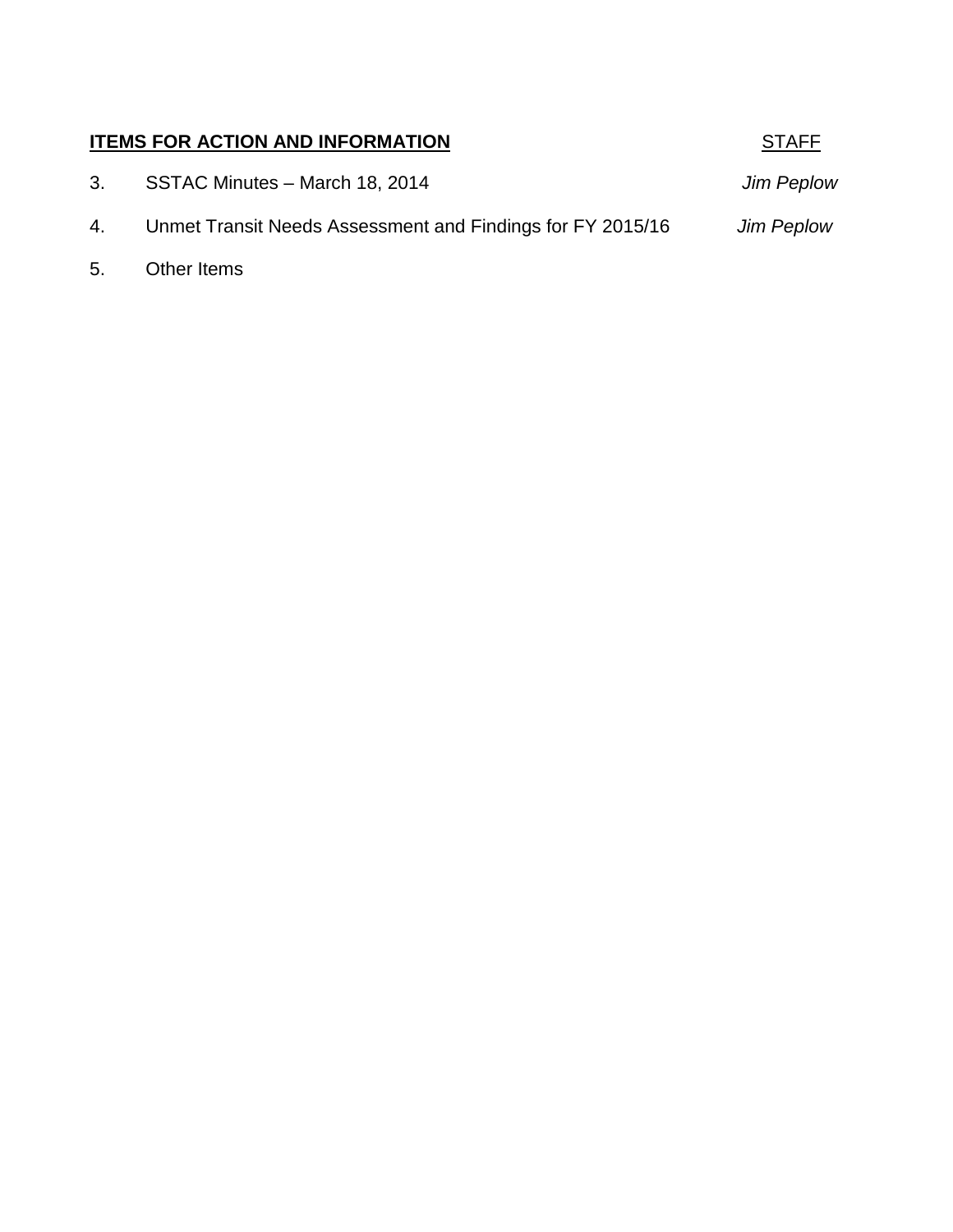



#### **ITEM # 3**

#### **Butte County Association of Governments Social Services Transportation Advisory Council (SSTAC) Draft Summary Meeting Minutes**

#### **Tuesday, March 18, 2014 at 1:00 pm**

#### **MEMBERS PRESENT**

Dorothy Churchill **Citizen-Chico** Cameron Wise Work Training Center Jeannie Lee Schroeder Mains'l Services Inc Debra Connors Citizen-Chico Joyce Macomber Citizen-Oroville

**MEMBERS ABSENT**

# **STAFF PRESENT**

Cindy Jones **Butte County Public Works** Mary Neumann Passages Adult Resource Ctr. (2:00 pm) Shawn O'Brien **Butte County Public Works** William A. Moline **Butte County DESS – CALWORKS** 

Forest Harlan **Independent Living Services of Nor Cal** 

Senior Planner Cheryl Massae **Human Resources Manager Human Resources** Manager

#### **OTHERS PRESENT**

None

*The following minutes are a summary of the SSTAC meeting.* 

The Social Services Transportation Advisory Council (SSTAC) of the Butte County Association of Governments (BCAG) was held at the BCAG office on March 18, 2014, located at 2580 Sierra Sunrise Terrace, Suite 100 in Chico, California.

#### **Item #1 – Introductions**

The meeting started off with each person present stating their name and agency, if any, they are affiliated with.

#### **Item #2 – Oral Communication**

The council discussed various transit issues, no action was taken.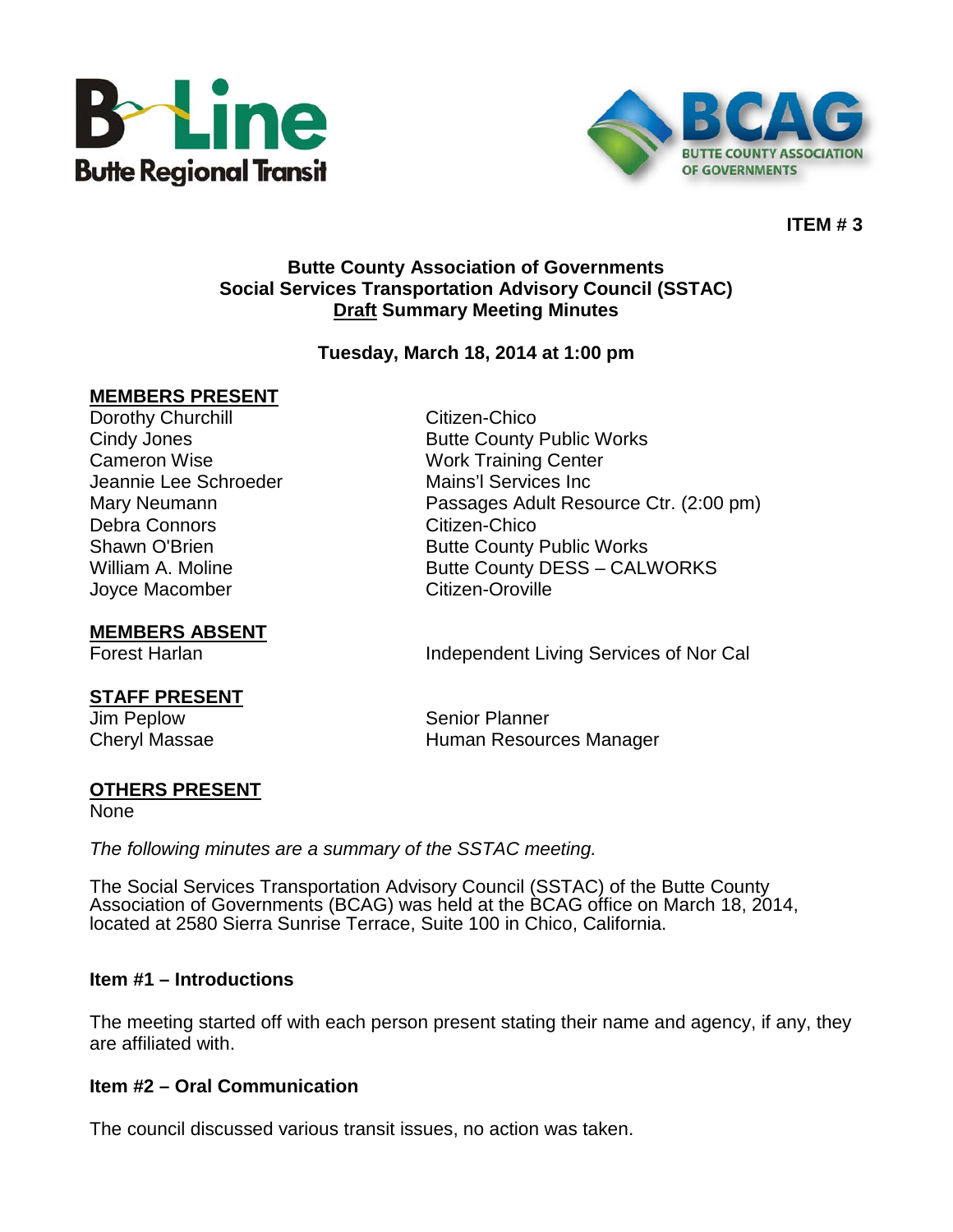#### **Item #3 – SSTAC Minutes – September 17, 2013 Minutes**

No comments were received. On motion by Councilmember Churchill seconded by Councilmember O'Brien, the Minutes were unanimously approved.

#### **Item #4 – Unmet Transit Needs Assessment and Findings for FY 2014/15**

Staff explained the Unmet Transit Needs annual process and stated that public comments are taken throughout the year. Although there are unmet transit needs, there were no unmet transit needs that were found under definition to be reasonable to meet. Service to the Chico Airport was a popular comment, however, the ridership numbers would not make it an unmet need that is reasonable to meet.

Councilmember Wise asked if those funds that would have been used to implement an unmet need could be used to put benches in at bus stops. Staff explained that there are not funds set aside for unmet needs, staff would need to find the funding to implement the unmet need.

Staff informed the council that B-Line's main need is funds for the purchase of new buses. Councilmember Churchill commented that the new "old" buses have clips to secure wheelchairs and it is not a good system, doesn't want any more buses purchased with these.

Councilmember Connors asked about the survey being done on the bus stops. Staff informed the council that Disability Access Consultants (DAC) was doing a survey of all the stops for ADA access issues and should be completed in 2015. She also commented that the last on-board rider surveyor did not have her complete a survey because she could not see it. She feels a lot of riders were overlooked because they weren't able to fill the survey out on their own and suggested in the future the survey include everyone.

#### **Item #5 – Other Items**

Chico to Sacramento Study: Staff informed the council of the survey and there might be enough people that would ride the service, so we are taking the next step. Councilmember Jones asked why the bus wouldn't hook into the Yuba City bus line and continue on to Sacramento. Staff stated that the bus from Yuba City to Sacramento is full so the bus would have to go from Chico to the main areas of Sacramento.

B-Line Tracker: Staff informed the Council the B-Line Tracker was fully in place and working well, however, some phones are not able to use the service. Councilmember Schroeder stated she didn't get short texts and can't use the system.

Mobile website for B-Line: The B-Line transit website is now accessible by smartphone.

Nelson Nygaard: Staff informed the council that this consultant is looking at ways to clean-up some of the routes, with on-time performance being the priority. Councilmember Churchill said that Route 15 needs improvement, its late and doesn't have time to run the entire route.